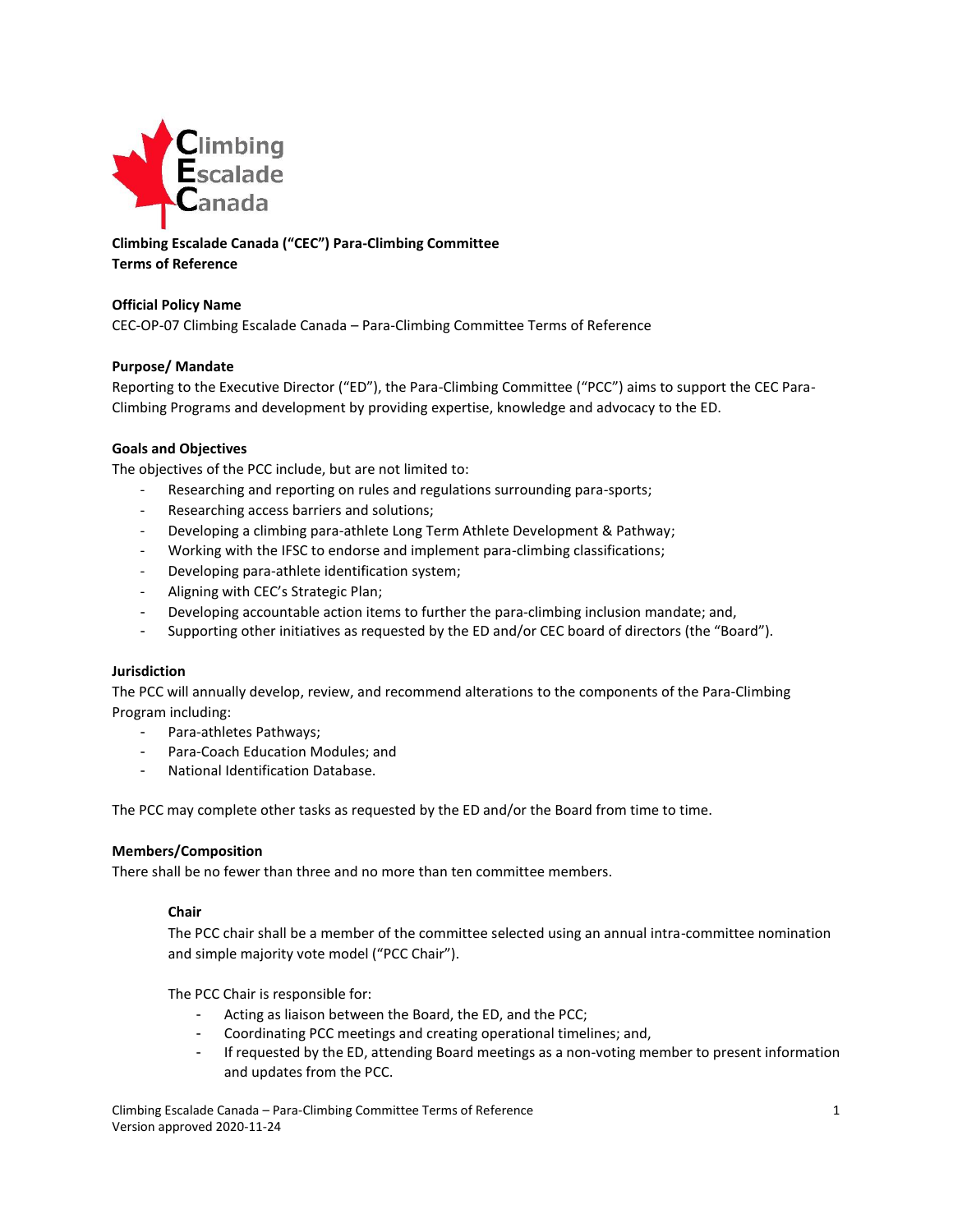Working groups may be established for special projects, as determined by the Committee.

From time to time the Committee may invite other individuals with subject matter knowledge to participate in and share their insights with the Committee, as deemed appropriate by the Para-Climbing Committee.

#### **Membership Process**

The open call for applications shall be posted publicly on the CEC website no less than two (2) months before the term expiration of any committee member, with a deadline for applications no less than one (1) month before the term expiration of any committee member.

All individuals are welcome to join the PCC; however, preference shall be given to those experienced in para-sports and/or adaptive climbing. The ED, in their sole discretion, shall review the open call applications each year and recommend which of the applicants shall be appointed to the PCC. Selected committee members must be endorsed by the board of directors.

The Board in its sole discretion, but preferably in conjunction with a recommendation from the ED, may remove any member of the PCC or its subcommittees. Removal of members of the PCC may be conducted regardless of whether cause for removal is established, but must be conducted respectfully.

Members of the Board may apply and be appointed to the PCC ("**Regular Board PCC Member**") provided they comply with the terms of this policy and undertake to refrain from representing the Board at PCC meetings. Board members applying for membership on the PCC must not participate in or be present at the endorsement process conducted by the Board in relation to the membership of the PCC.

#### **Term of Membership**

All appointments have a maximum term of two (2) years, starting on June 1. The PCC Chair shall be responsible for ensuring the PCC composition is split such that roughly half of the members shall face expiring terms each year. The PCC Chair, in their sole discretion, may appoint certain PCC members for a one (1) year term in order to ensure compliance with the previous sentence.

Upon the expiration of their term of membership, committee members interested in serving for an additional consecutive term must re-apply via the open call for applications and be re-appointed by the ED and Board. Prior involvement on the PCC does not guarantee an appointment to the PCC.

There are no limits to the number of consecutive terms for any one committee member.

#### **Accountability**

The Para-Climbing Committee reports, and is accountable, to the Executive Director of CEC.

#### **Work Methods/ Frequency**

#### **Work Methods**

All PCC work will utilize a shared learning approach with an emphasis on discussion and evidence-based decision making.

#### **Frequency**

Climbing Escalade Canada – Para-Climbing Committee Terms of Reference 2 Version approved 2020-11-24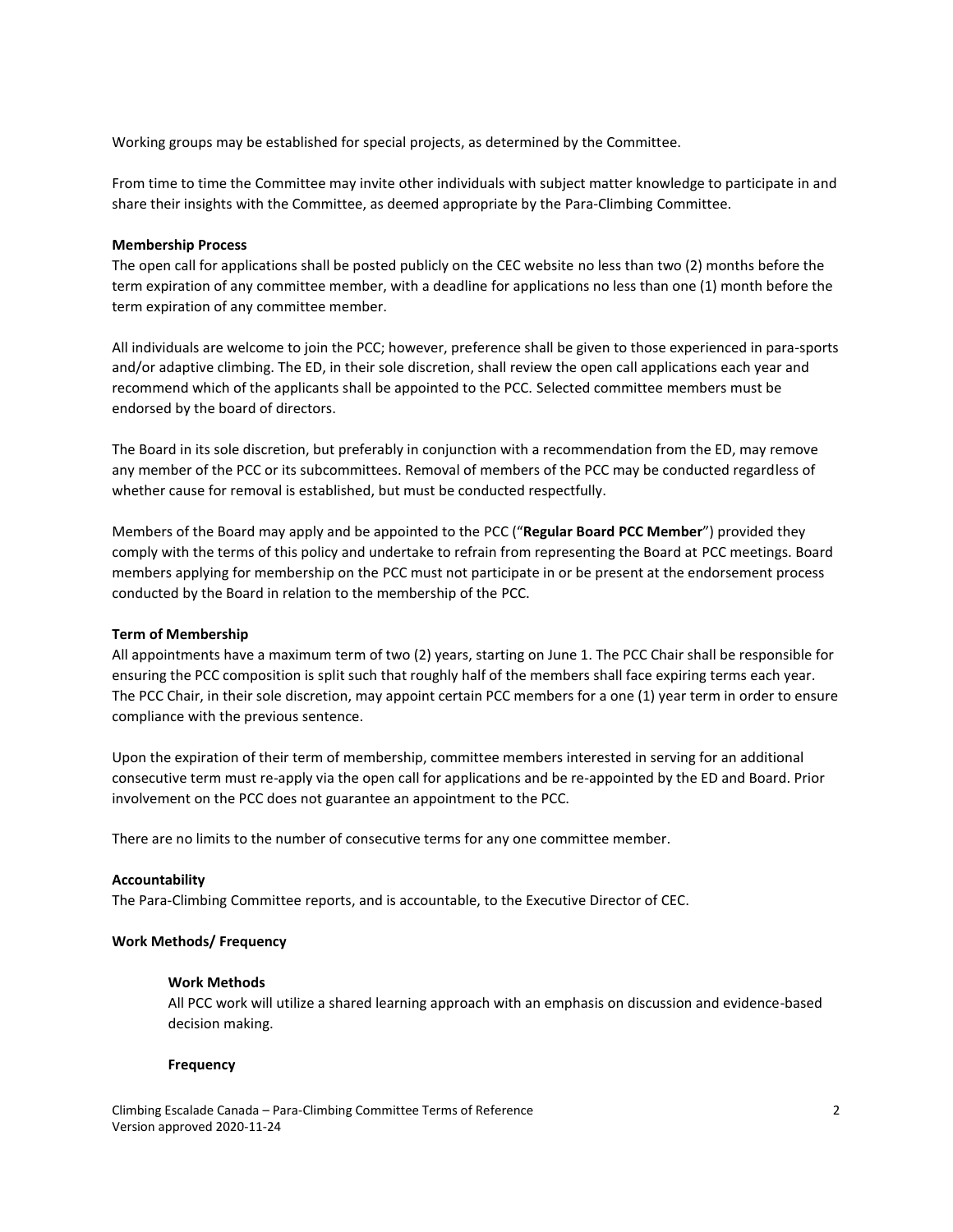The PCC shall hold at least 1 video call every quarter to set objectives and monitor progress on the completion of those objectives.

# **Meeting Process**

Every meeting must include:

- Meeting Chair Responsible for directing conversation and ensuring adherence to the agenda;
	- o Meeting chair may be someone other than the committee chair.
- Secretary Person appointed by the committee that is responsible for recording meeting minutes. Can be different or the same at each meeting.

### **Consensus Model and Voting Rules**

Decisions by the PCC should be made via a consensus decision-making model. A consensus decision-making model is a group decision-making process in which group members develop, and agree to support a decision in the best interest of the whole.

If consensus cannot be reached, a vote shall be taken pursuant to the following requirements:

- A minimum of 60% of committee or sub-committee members need to be in attendance or by proxy order to achieve quorum to conduct business.
- If quorum is met, an action shall require at least 75% approval of the members in attendance or by proxy at the meeting.
- If a committee member is unable to attend, they may assign a proxy in writing to vote on their behalf.
- If quorum is met, the members shall vote using the either of the following methods, as decided by the meeting chairperson:
	- o show of hands, or
	- o anonymous ballot, as decided by the chairperson of the meeting.
- Board representatives, if in attendance, are present to represent the Board's interest, and cannot cast a vote. They will cast a vote at the Board level if needed.
	- $\circ$  For greater clarity, Regular Board PCC Members are not considered, and are not eligible to be, Board representatives for the purposes of this section. Accordingly, a Regular Board PCC Member may not represent the interests of the Board as a Board representative and therefore may cast a vote. If a Board representative is required or requested to attend a PCC meeting, a Board member other than the Regular Board PCC Member must attend.

#### **Reporting and Recommendations**

Reporting and recommendations shall be governed by the following rules:

- The PCC shall develop and provide recommendations, and share them with the PCC Chair and/or the ED;
- Recommendations or approvals are then presented to the Board, and if required, will be voted on by the Board.

#### **Communications**

A group email and phone number list will be created for all members of the PCC. The email and number list is ONLY to be shared amongst the PCC members and must not be shared with anyone outside of the PCC unless express permission to do so is granted by the ED.

The ED must only approve the sharing of email or phone numbers in accordance with applicable privacy and antispam legislation.

**Currency**

| -<br>Indstr<br>.<br>- -<br>U.<br>лате<br>uudit<br><b>ANL</b><br>.<br>$\sim$<br>.<br>. | ____ | ----<br>tior.<br>. .<br>``<br>___<br>___ |
|---------------------------------------------------------------------------------------|------|------------------------------------------|
|---------------------------------------------------------------------------------------|------|------------------------------------------|

Climbing Escalade Canada – Para-Climbing Committee Terms of Reference 3 Version approved 2020-11-24